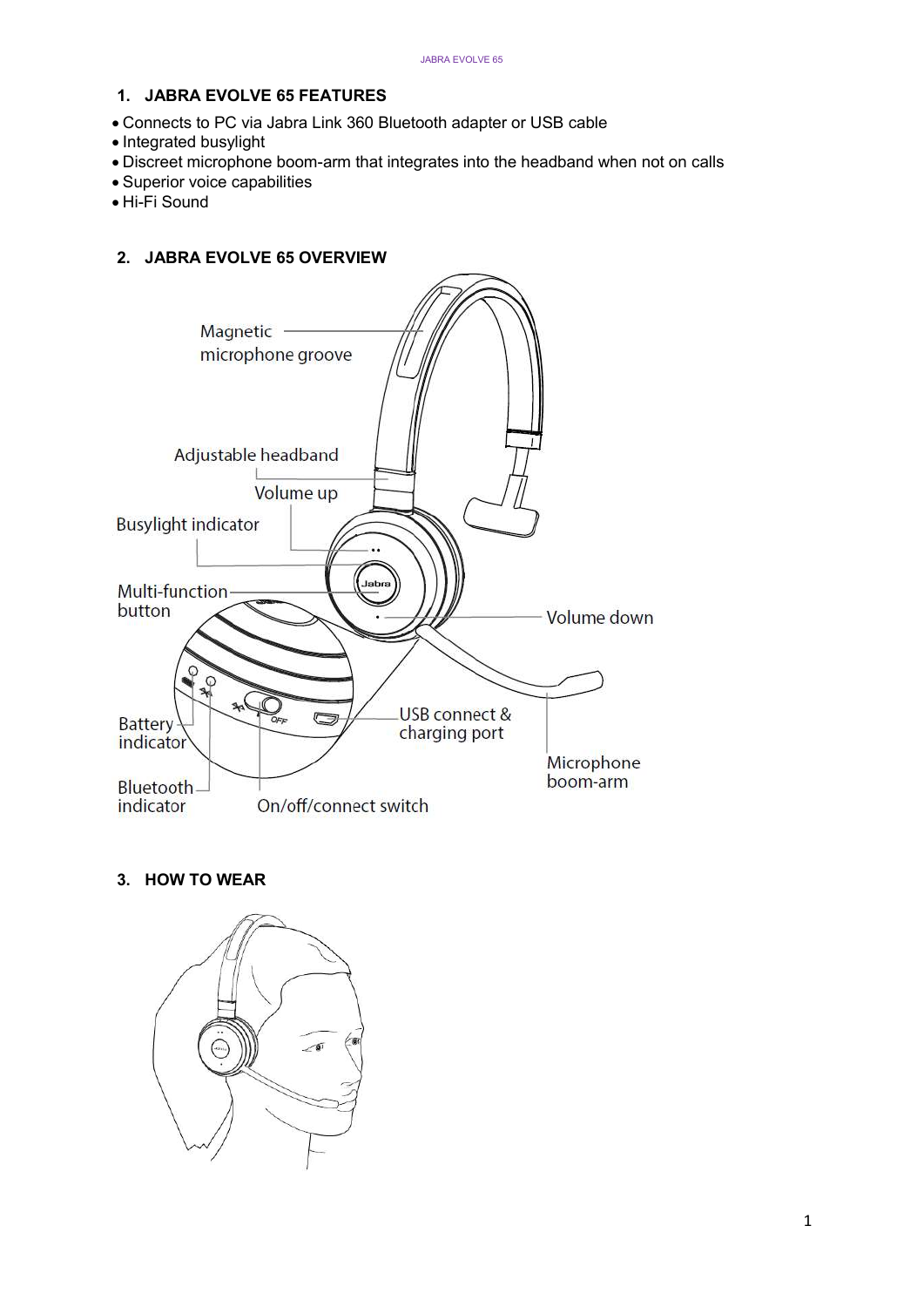## 3.1 LEFT OR RIGHT WEARING STYLE

The Jabra Evolve 65 can be worn on the left or right by flipping the microphone to the other side (270° limit).



#### 3.2 ADJUST THE HEADBAND

Adjust the headband to find the most comfortable fit.



## 3.3 POSITION THE MICROPHONE

It is recommended to position the microphone close to your mouth (0.5 inches).



The microphone is bendable for personal preference.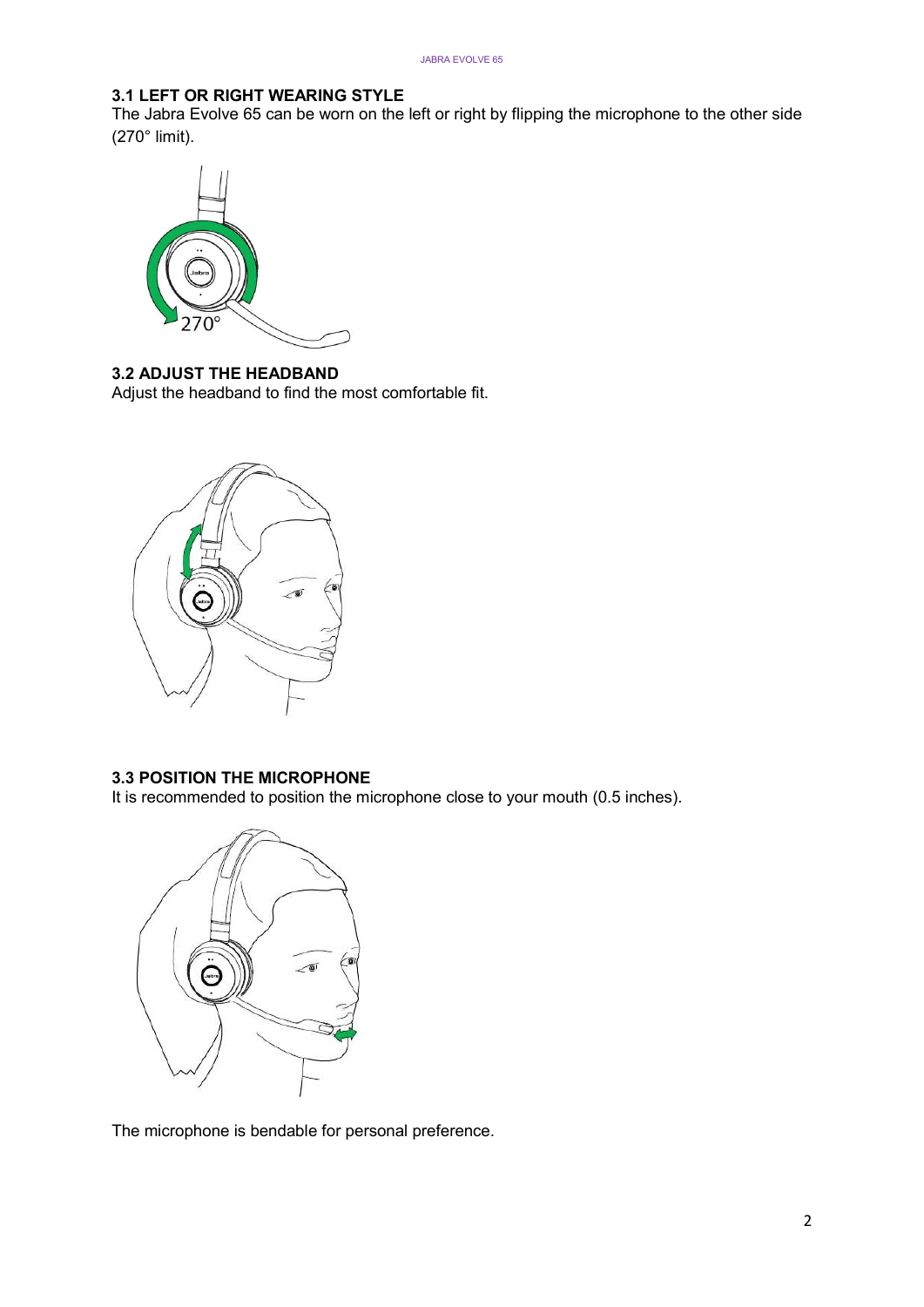

#### 3.4. STORING THE MICROPHONE

The microphone can be magnetically stored in the headband groove.



#### 4. HOW TO CHARGE THE BATTERY

The headset battery will charge when connected to a PC using a USB cable, or when using any USB charger supplied with your mobile device.

The headset can still be used for calls while charging using a USB cable connected to a PC.

It takes approx. 3 hours to charge the battery.

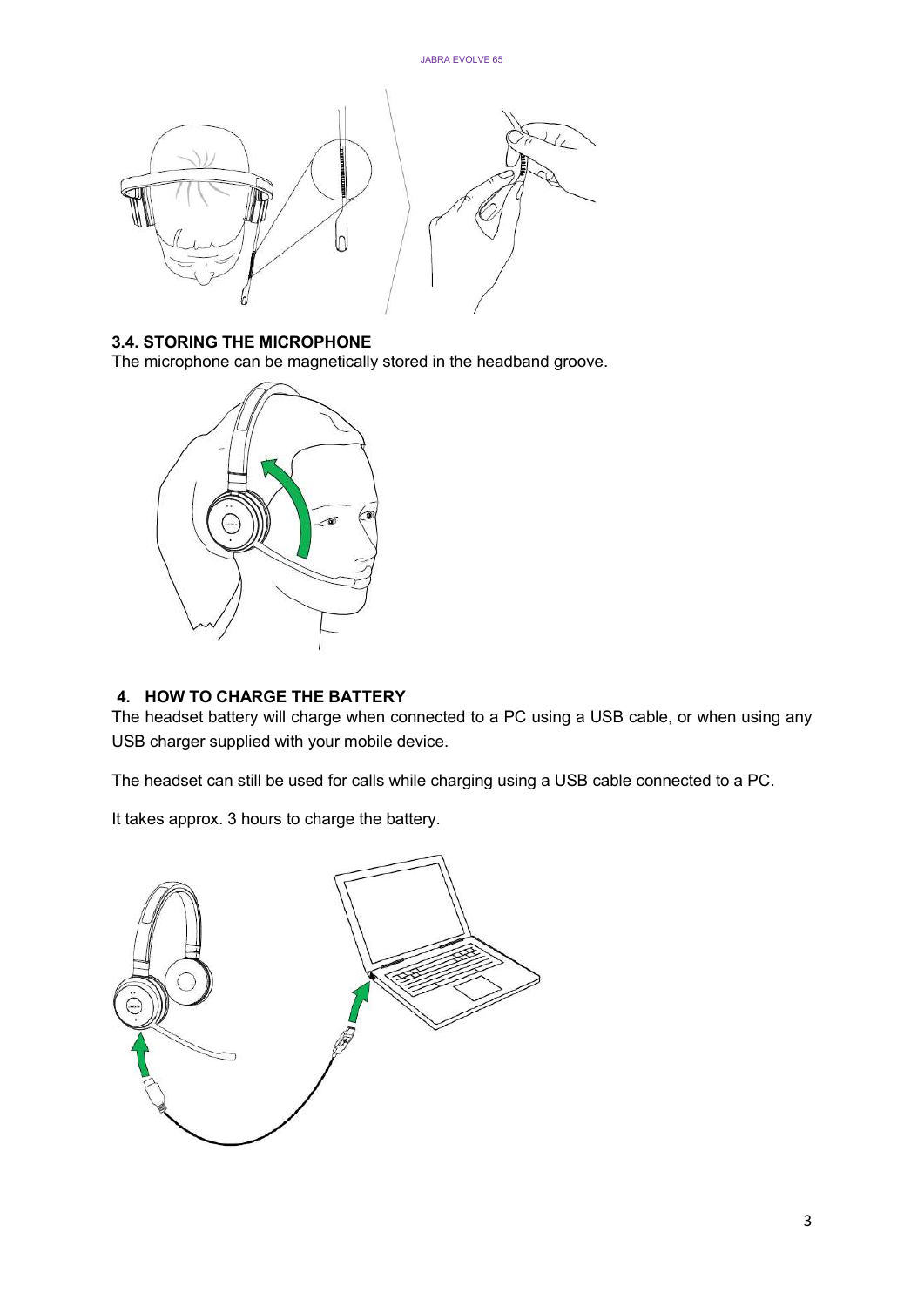## 5. HOW TO CONNECT

- 5.1. CONNECT TO PC (USING JABRA LINK 360)
	- Ensure the headset is switched on.
	- Plug the Jabra Link 360 dongle into a USB port on your PC. The headset and Jabra Link 360 are already pre-connected.



### 5.2. CONNECT TO PC (USING USB CABLE)

- Ensure the headset is switched on.
- Plug the headset into a USB port on your PC using the supplied USB cable.

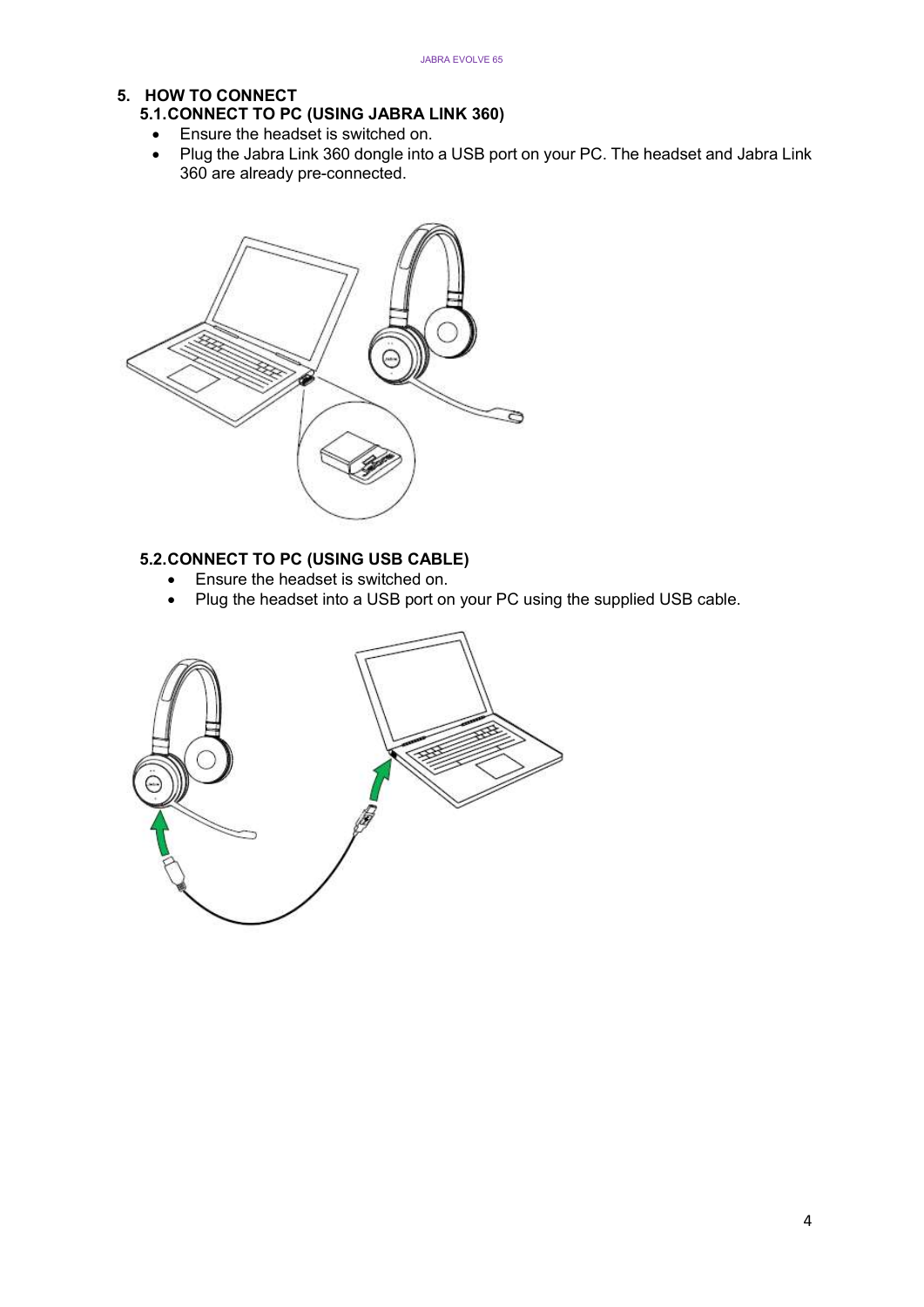# 6. EVERYDAY USE

| <b>FUNCTION</b>                                | <b>ACTION</b>                                                                                    |
|------------------------------------------------|--------------------------------------------------------------------------------------------------|
| Headset on/off                                 | Slide the <b>On/off/connect</b> switch                                                           |
| Answer/end<br>call                             | Tap the <b>Multi-function</b> button                                                             |
| Reject call<br>button                          | Double-tap the <b>Multi-function</b>                                                             |
| Battery and<br>connection<br>status            | Tap the <b>Multi-function</b> button<br>when not on a call                                       |
| Enable/disable<br>Voice prompts                | Press and hold the<br><b>Multi-function</b> button while<br>turning on the headset               |
| Adjust volume                                  | Tap the Volume up or Volume<br>down button                                                       |
| Manual<br>busylight<br>on/off                  | Simultaneously tap the <b>Volume</b><br>up and Volume down buttons                               |
| Enable/disable<br><b>Busylight</b><br>function | Simultaneously press and hold<br>(3 secs) the <b>Volume up</b> and<br><b>Volume down buttons</b> |
| Mute/unmute<br>microphone                      | Press and hold (2 secs) the<br>Volume down button                                                |